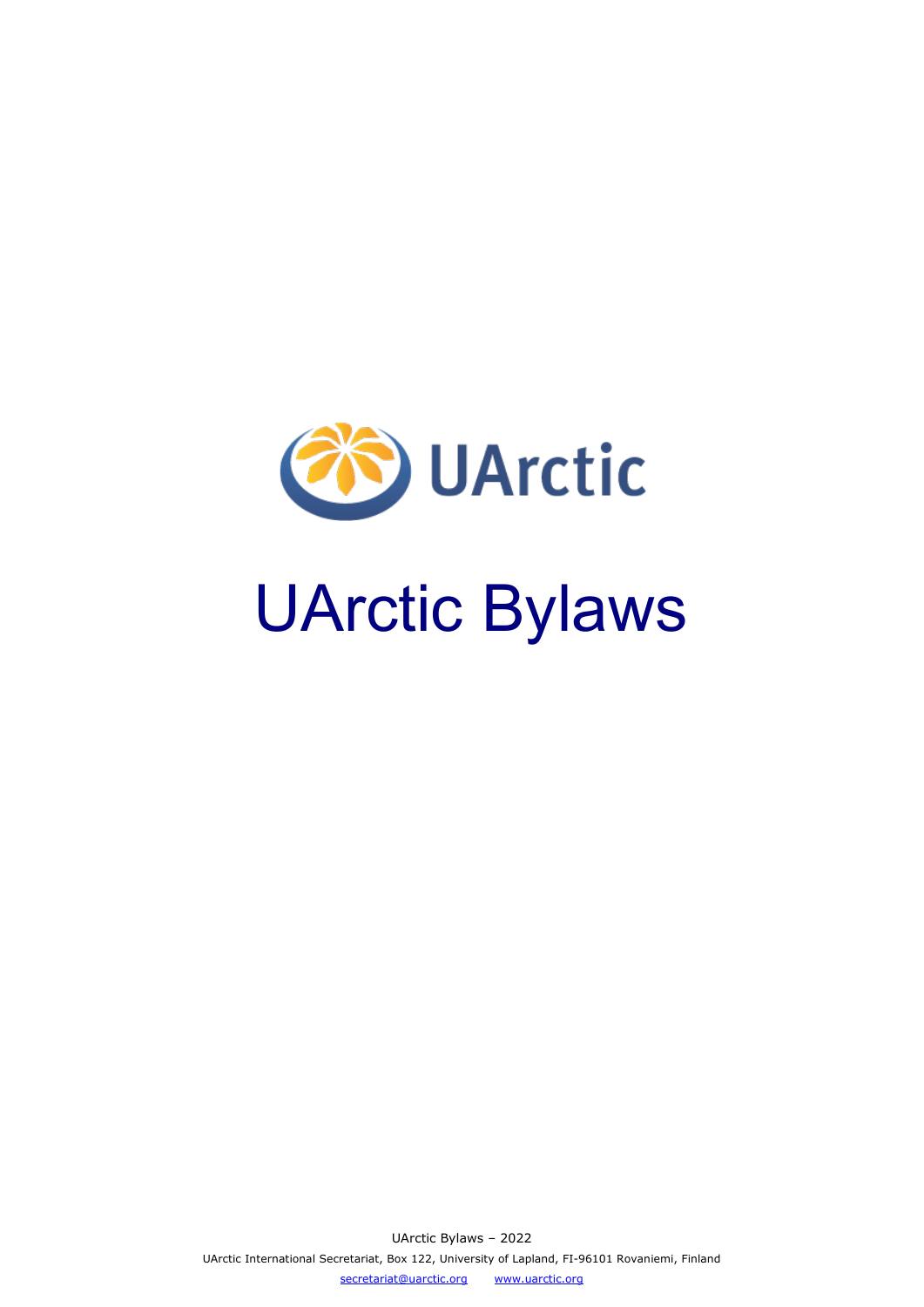# **Record of Amendments**

- 1. Full document revision, approved June 4, 2010.
- 2. Amendments to sections  $2.1 2.3$  and  $3.1.2$ , approved June 7, 2011.
- 3. Amendments to sections 4-0 and 4.2, approved June 13, 2012.
- 4. Amendments to sections 2.1.2; 2.5; 2.6 and 4-0, approved June 3, 2013.
- 5. Amendments to section 1 (sub-sections 1.1 1.4.); Section 2 (sub-sections  $2.1 2.6$ ); Section 3 (sub-sections  $3.1.2 - 3.1.5$ , and  $3.2$ ); Section 4 (sub-section  $4.2 - 4.4$ ); and Section 5 (sub-section 5.2), approved May 21, 2014.
- 6. Amendments to Section 2 (sub-section 2.1.4); Section 3 (sub-section 3.0, 3.1.2, 3.1.3, 3.1.5 a & b, and 3.1.6) and Section 4 (sub-section 4.2), approved June 15, 2015.
- 7. Amendments to Section 3 (sub-section 3.1.3); Section 4 (sub-sections 4.2 and 4.4), approved August 15, 2017.
- 8. Redraft of Bylaws (multiple sections) based on articles of the UArctic Constitution were approved by members of Council on September 18, 2019.
- 9. Following the registration of UArctic as a legal non-profit association (on November 1, 2019), Members of UArctic vote to formally approve the UArctic Constitution and UArctic Bylaws meeting in February 2020. Amendments to Section 4 (sub-section 4.4) were approved as well.
- 10. Amendments to Section 3 (sub-section 3.2), approved May 14, 2021.
- 11. Amendments to Sections 1 (sub-sections 1.1, 1.2, 1.3 and 1.5); Section 3 (sub-sections 3.1.2 and 3.1.3); and Section 4 (sub-section 4.4), approved by the UArctic Assembly on June 1-3, 2022.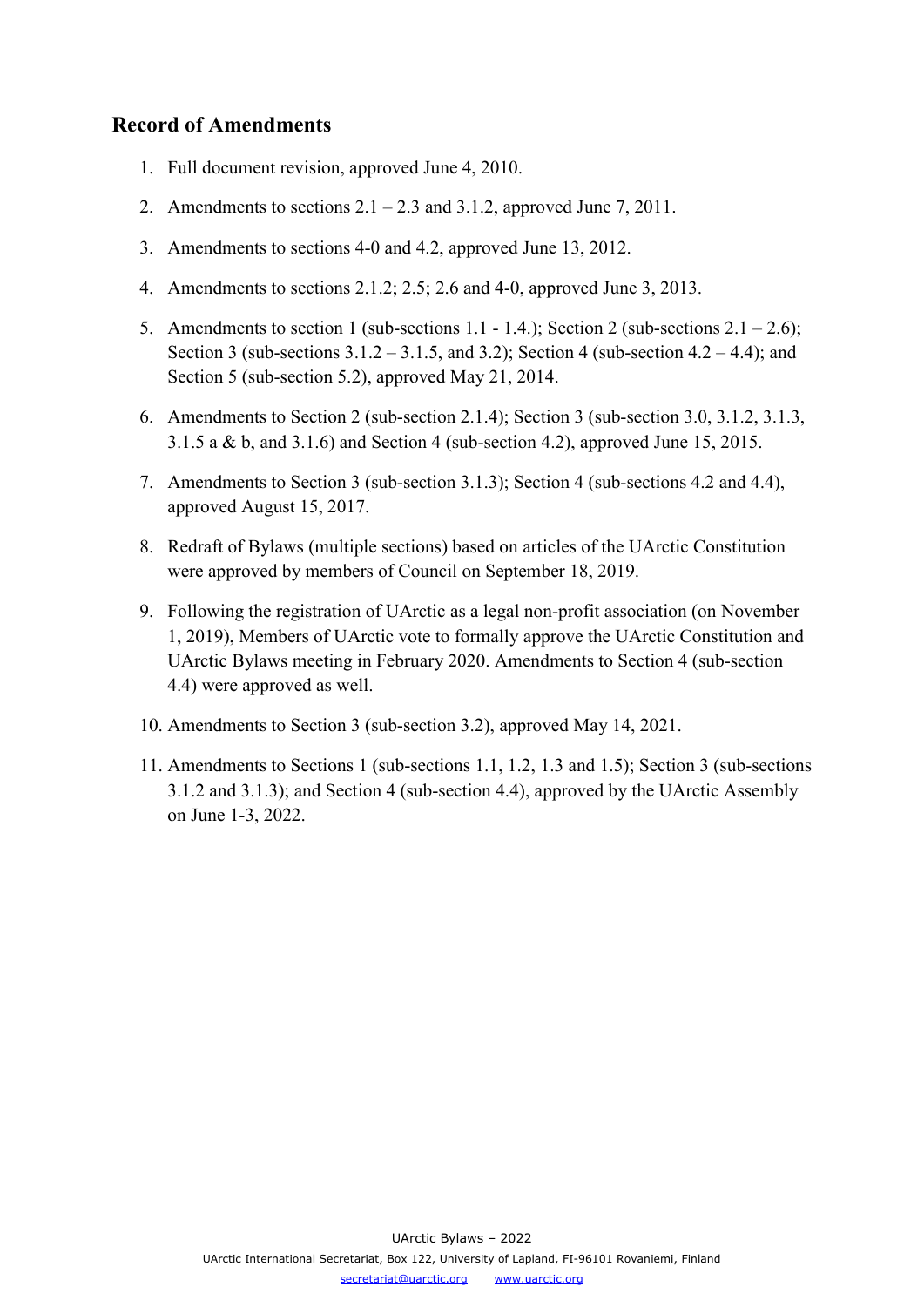# **Table of Contents**

| 4.4 Officers of the Board, Board Executive, and Board Advisory Groups 12 |
|--------------------------------------------------------------------------|
|                                                                          |
|                                                                          |
|                                                                          |
|                                                                          |
|                                                                          |
|                                                                          |
|                                                                          |
|                                                                          |
|                                                                          |
|                                                                          |
|                                                                          |
|                                                                          |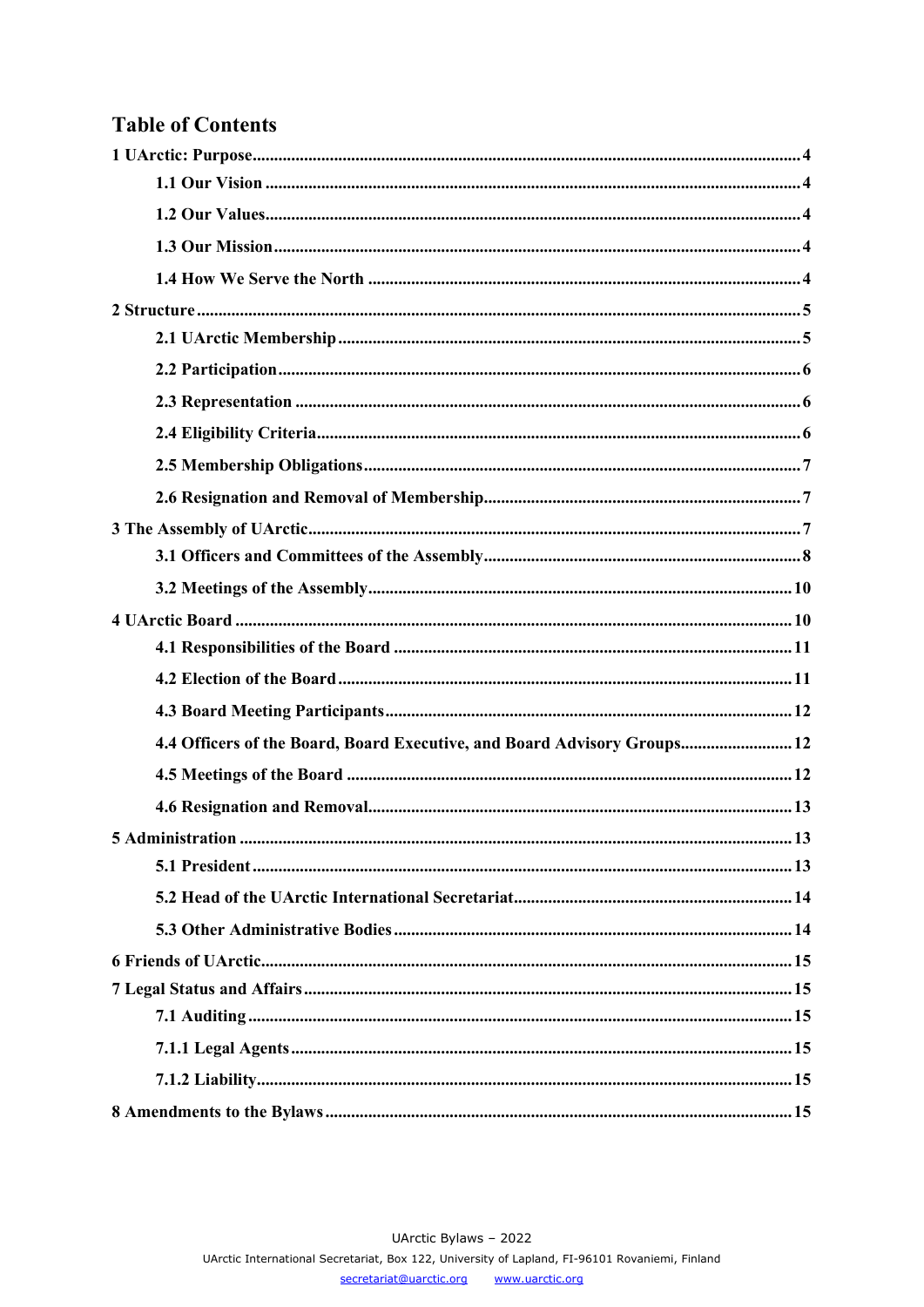# **UArctic Bylaws**

# **Preamble**

In 1998, the Arctic Council (an intergovernmental forum comprised of eight Arctic states) initiated the creation of the University of the Arctic (UArctic), and since its launch in June 2001; UArctic has operated as a recognised membership organization. In 2003, UArctic was granted official observer status by the Arctic Council, and in 2019 members of UArctic endorsed the establishment of UArctic as a legal entity.

*UArctic ry* is a legal non-profit association registered by the Finnish Patent and Registration authorities, and the UArctic Constitution is the prevailing governing document of the association. These bylaws serve as UArctic's regulatory document outlining UArctic operations and activity implementation, and are issued based on Article 10.3 of the Constitution. In case of interpretational differences between the two documents, the UArctic Constitution shall take legal precedence over the UArctic Bylaws.

# <span id="page-3-0"></span>**1 UArctic: Purpose**

# <span id="page-3-1"></span>1.1 Our Vision

A strong, engaged, informed, and dynamic North, creating better lives and environments for all northerners.

<span id="page-3-2"></span>1.2 Our Values

# Circumpolar

<span id="page-3-3"></span>UArctic promotes northern voices and a circumpolar world view.

# Inclusive

UArctic embraces and respects cultural diversity, language plurality, and gender equality.

Respectful

UArctic promotes relationships of respect, trust, and partnership, and embraces the perspectives and knowledge of northern Indigenous peoples.

# Collaborative

UArctic is committed to supporting participatory approaches to the production and sharing of knowledge.

# Open

UArctic is a university network without walls, committed to reducing all barriers to cooperation across borders, cultures, and academic systems, embracing transparency and openness.

# Influential

<span id="page-3-4"></span>UArctic provides decision-makers with knowledge-based advice that supports sustainable development in the Arctic.

1.3 Our Mission: UArctic develops knowledge to address local and global challenges of relevance to Arctic peoples and societies by providing unique educational, research, and innovation opportunities through collaboration within a powerful network of member institutions.

# 1.4 How We Serve the North

UArctic benefits students, public and private sectors, and sustainable development of the northern regions by creating strong international collaboration among its members that:

> UArctic Bylaws – 2022 UArctic International Secretariat, Box 122, University of Lapland, FI-96101 Rovaniemi, Finland [secretariat@uarctic.org](mailto:secretariat@uarctic.org) [www.uarctic.org](http://www.uarctic.org/)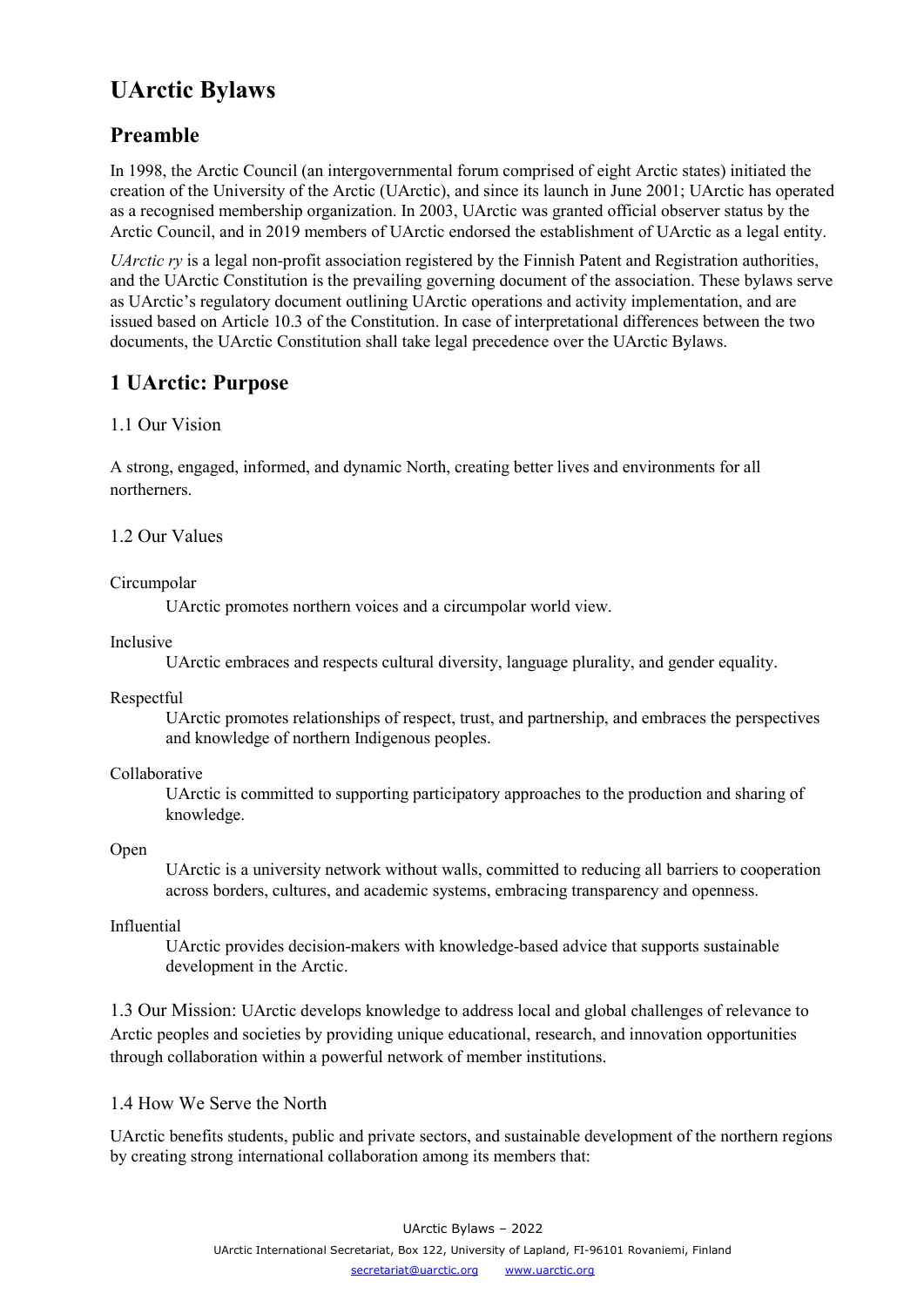- Creates shared knowledge, competences and resources
- Develops shared education and research initiatives
- Connects traditional and indigenous knowledge systems with modern academia
- Partners with northern communities and indigenous populations to respond to their educational aspirations and other requirements
- Partners with other education, science, research and policy-based organisations who share in the UArctic vision and mission
- Bridges dialogue across different sectors and regions of the North, and with the world
- Increases collaboration opportunities for member faculty, staff and students including publishing activities
- Promotes the collective views of its members and broadens the influence of the North in the world.

#### 1.5 How UArctic Operates – Organizational Principles

UArctic implements our activities using the following basic principles:

- UArctic activities are carried out by the collaborative work of our members.
- UArctic fosters flexible and innovative frameworks that support cooperation between members, furthering our goals.
- UArctic is a learning organization that brings together the shared knowledge, diversity, and experience of our membership.
- UArctic is a driver of internationalization and partnerships for higher education and research.
- UArctic recognizes our specific commitment towards northern Indigenous peoples, and respect for their cultures, languages, traditional knowledge, and world views.
- UArctic brings the voices and knowledge of our members to the global stage.
- UArctic supports knowledge-based decision-making at all levels, including key regional partners such as the Arctic Council, and the private sector.
- UArctic secures funding, maintains an efficient and distributed administration, and reports reliably on our activities.<sup>1</sup>
- UArctic operates through trusted partnerships with other regional and global actors.
- UArctic is committed to minimizing the environmental impact of our operations while finding innovative ways to bring northerners together.

# <span id="page-4-0"></span>**2 Structure**

# <span id="page-4-1"></span>2.1 UArctic Membership

UArctic has two membership categories:

- 1. Arctic Members
- 2. Non-Arctic Members

# 2.1.1 Arctic Members

Arctic members of UArctic are universities, colleges, research institutes and other organizations with a legal capacity, with an interest in and commitment to higher education and research in the Circumpolar North, located in the (eight) Arctic Council countries of Canada, the Kingdom of Denmark, Finland, Iceland, Sweden, Norway, the Russian Federation, and the United States, and which accept the values, purpose, Constitution and Bylaws of UArctic.

<sup>1</sup> UArctic shall have separate guidelines, approved by the Board, for financial management, administration, operational procedures for governance, and reporting procedures.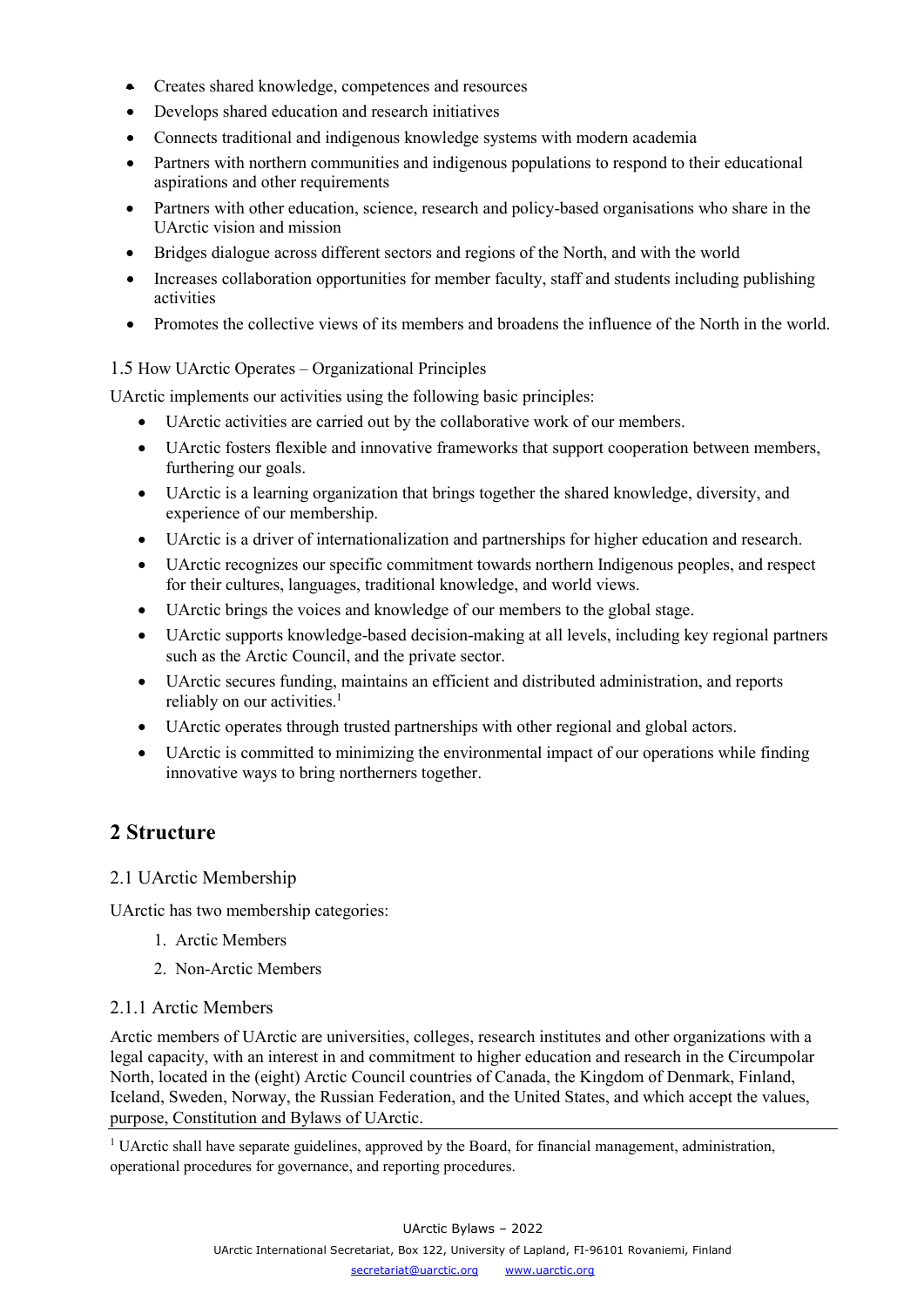# 2.1.2 Non-Arctic Members

Non-Arctic members of UArctic are universities, colleges, research institutes and other organizations with a legal capacity, with an interest in and commitment to higher education and research in the Circumpolar North, located outside the (eight) Arctic Council countries, and which accept the values, purpose, Constitution and Bylaws of UArctic.

Within each membership category, there are two-member types:

- i. Higher Education Institutions
- ii. Other Organizations

# 2.1.3 Higher Education Institutions

Educational institution members are independent universities, colleges, and other institutions of higher education having their own registered students.

# 2.1.4 Other Organizations

Organizational members include research institutions and other organizations concerned with education and research in and about the North. Subsidiary entities of Higher Education Institutions, such as independent institutes, branch campuses, and departments, qualify as Other Organizations.

UArctic has been built in close cooperation with the indigenous peoples organizations that are Permanent Participant of the Arctic Council, and welcome them and other indigenous peoples organizations as members.

Acting on new applications for UArctic membership, the Assembly of UArctic decides on the category and type for each new member, based on recommendations from UArctic's Membership Committee, which are to be guided by the above descriptions.

# <span id="page-5-0"></span>2.2 Participation

<span id="page-5-1"></span>All members may participate in and lead the development and delivery of UArctic program activities.

# 2.3 Representation

All members have equal rights of representation on the Assembly, with each member having one representative and one alternate representative. Each member is entitled to develop its own procedures for selecting its representative and alternate representative on the Assembly.

All members have equal nomination and voting rights. In meetings of the Assembly, each Arctic Member vote will count as three votes and each Non-Arctic Member vote will count as one vote, where a vote shall be cast by a representative designated by each member.

# <span id="page-5-2"></span>2.4 Eligibility Criteria

Members are admitted by the Assembly of UArctic by written application.

In acting on applications for membership, the Assembly is guided by the following criteria:

- demonstrated commitment to UArctic's mission and values
- demonstrated commitment and ability to actively contribute to the development of UArctic and its joint programs among UArctic member institutions
- demonstrated commitment and ability to actively contribute to the development of UArctic's research representation in the North
- willingness to provide in-kind support, services, or material resources helpful to the operation and development of UArctic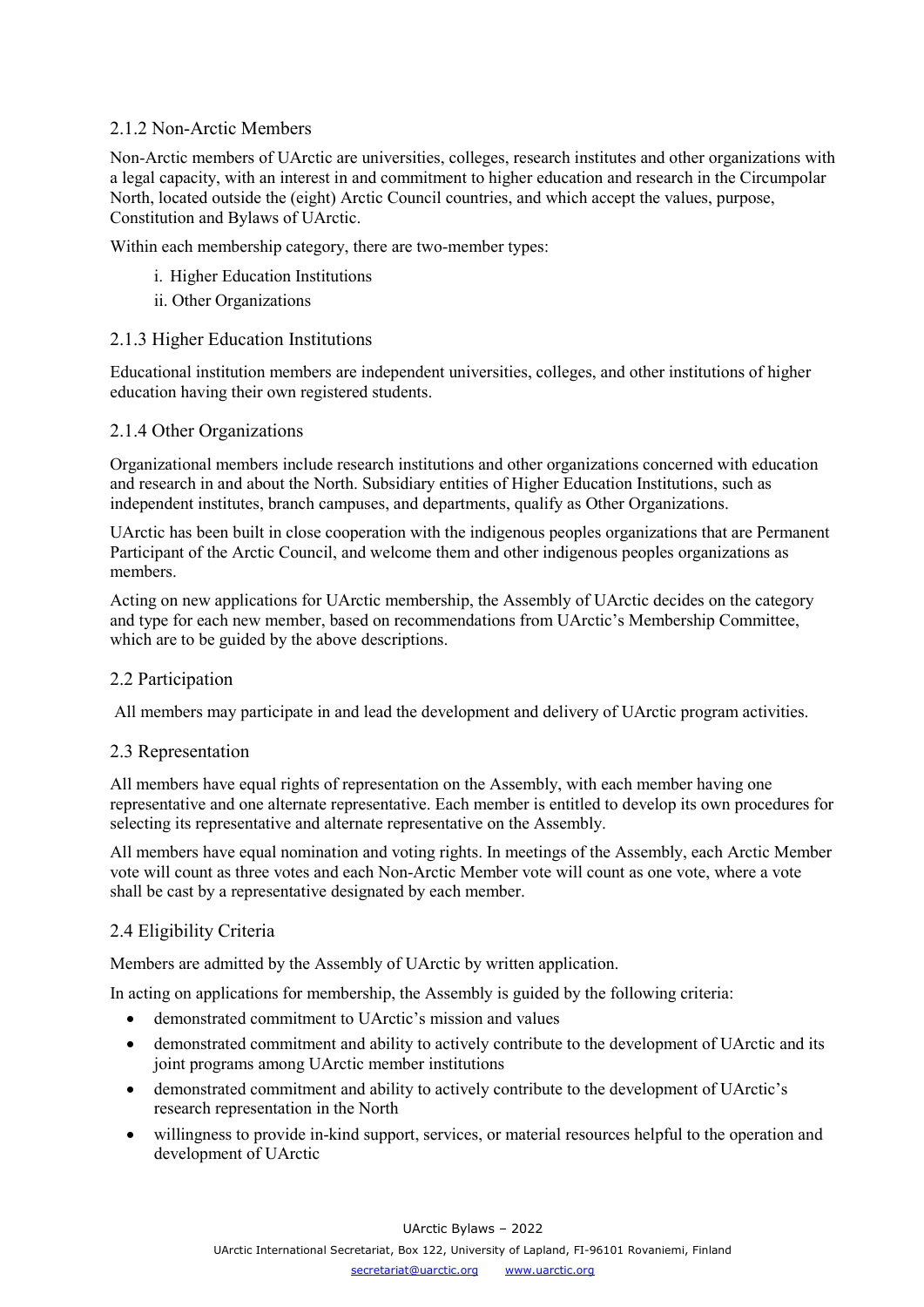• links to major UArctic constituencies

Higher education institution applicants are also evaluated on the following additional criteria:

- willingness and ability to develop and/or deliver UArctic academic programs
- willingness and ability to contribute existing courses and programs to the UArctic program structure
- demonstrated commitment to circumpolar educational cooperation, including strong faculty and student involvement in northern science and scholarship

These criteria constitute a checklist, though no application for membership is expected to meet all the criteria. Authority to resolve any question regarding the application of these criteria to specific cases rests with the Assembly.

# <span id="page-6-0"></span>2.5 Membership Obligations

Members are responsible for supporting their own participation at Assemblies and other UArctic events.

Members are required to comply with UArctic's reporting requirements

<span id="page-6-1"></span>Members are required to pay an annual membership fee as determined by the Assembly.

#### 2.6 Resignation and Removal of Members

Any member may resign from UArctic by providing written notice to the Board of UArctic or by giving notice thereof at the Assembly, which would then be recorded in the minutes.

The UArctic International Secretariat shall provide a warning to any member that fails to meet its obligations during a given year. Failure to comply with UArctic's reporting requirements or paying the annual membership fee for two consecutive years shall lead to the member being recommended for removal from the registry of UArctic members.

The Assembly may remove a member by vote taken during its annual meeting, with the reason for dismissal in accordance with Article 4 of the Constitution and contained in a proposal that must be made available in accordance with Assembly rules of procedure. Prior to action on the proposal, the member must be given the opportunity to respond to the matter.

Instead of expelling a member, the Assembly may remove their right to vote in the Assembly for a fixed time, if the member has not paid its annual membership fee within a year.

<span id="page-6-2"></span>A member removed from membership must re-apply to become a member.

# **3 The Assembly of UArctic**

The Assembly provides the strategic leadership for program development. The Assembly acts as a forum of consultation and cooperation for the implementation of UArctic program through its members.

As determined in Articles 8-10 of the UArctic Constitution, the Assembly has the authority and primary responsibility for:

- amending the UArctic governance documents, the *UArctic Constitution* and *UArctic Bylaws*;
- electing or dismissing the Chair and other members of the UArctic Board (the Board);
- electing the Officers of the Assembly: Chair, Vice-Chair, and Secretary;
- appointing or dismissing auditors;
- verifying the operating plan and both income and expense estimates;
- adopting of annual accounts and discharging the Board and other responsible persons from liability for the accounts;
- deciding the membership fee separately for the Arctic and the Non-Arctic members;
- approving the strategic plan for program development;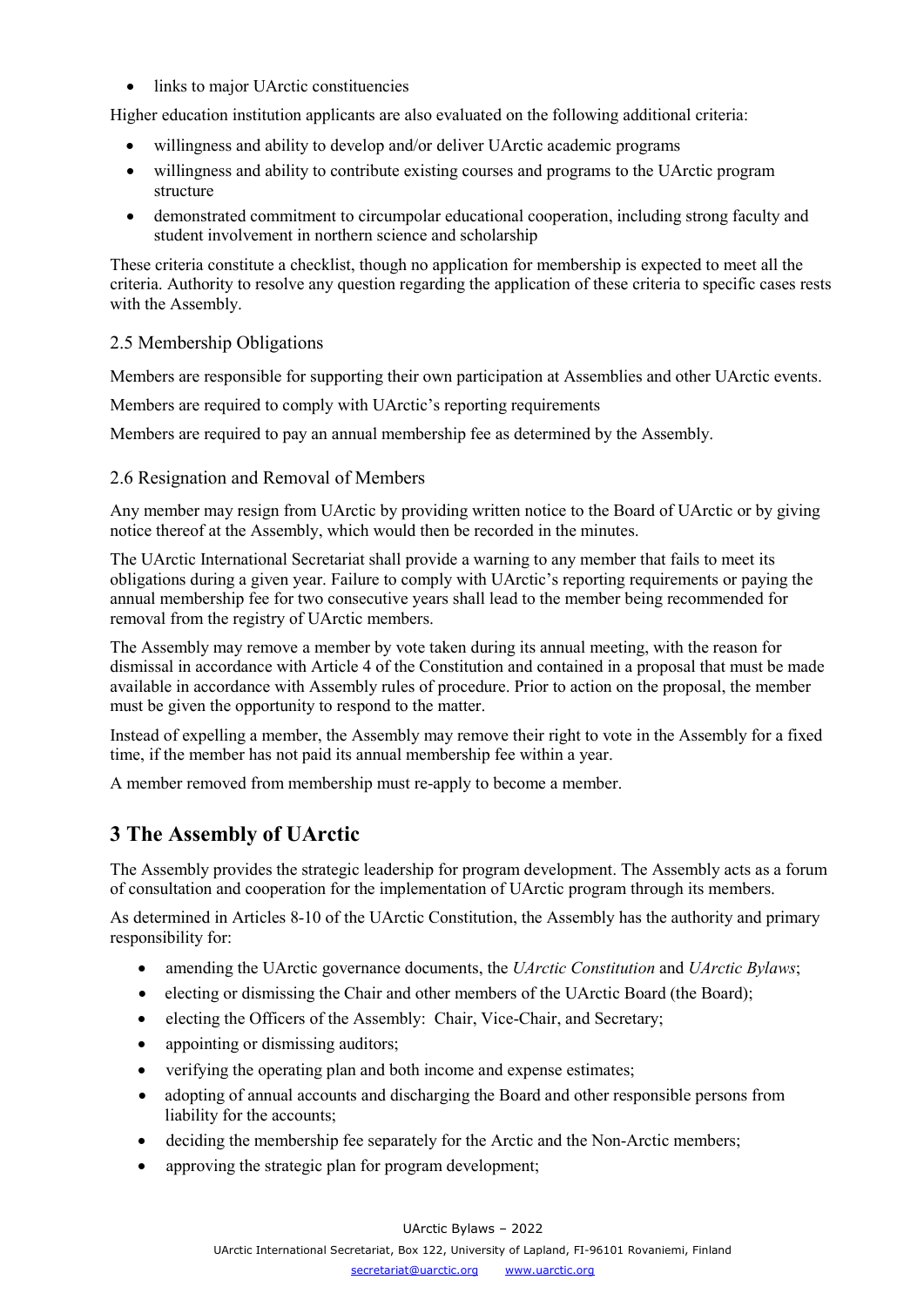- initiating and overseeing program development and delivery;
- prioritizing academic activities within the approved program structure;
- approving of rules of procedure for UArctic Endorsement of academic activities;
- establishing its rules of procedure;
- dissolving the association UArctic ry.

# <span id="page-7-0"></span>3.1 Officers and Committees of the Assembly

# 3.1.1 Introduction

The composition of all UArctic governing bodies should reflect a regional, indigenous / non-indigenous, and gender balance.

#### 3.1.2 Officers of the Assembly

The officers of the Assembly are the Chair, the Vice-Chair, and the Secretary.

The officers are elected by the Assembly from slates of nominees prepared by the Nominations Committee. Nominations may also be made by any member of the Assembly at any meeting in which an election takes place. Candidates must come from the ranks of member representatives and alternate representatives. Officers are elected for a three-year term, renewable once. The officers of the Assembly are responsible for preparing action items for the Assembly and overseeing that decisions made by the Assembly are implemented.

# *The* Assembly *Chair*

The Assembly Chair shall preside over meetings of the Assembly. The Chair works with the Executive Director of UArctic (henceforth President) to ensure that the UArctic International Secretariat circulates the agenda and the texts of proposals at least one month prior to regular Assembly meetings.

#### *The* Assembly *Vice-Chair*

The Assembly Vice-Chair is authorized to act on behalf of the Assembly Chair whenever the Chair is unable to represent UArctic.

#### *The* Assembly *Secretary*

The Assembly Secretary participates in the preparations of Assembly proposals. Should both the Assembly Chair and the Assembly Vice-Chair be unable to assume a duty, the Secretary is authorized to act on behalf of the Chair.

#### 3.1.3 Committees of the Assembly

The Committees of the Assembly are the Membership Committee, Nominations Committee; and the Avatitsinni Committee. Together, the Officers of the Assembly and the chairs of individual Committees form the Assembly Executive Committee (Toyon).

The Assembly is empowered to create other Committees to address the Assembly's general responsibilities. When a new committee is formed, the chair and members are appointed by the Chair of the Assembly based on Assembly nominations. Those serving on committees are normally member representatives or alternate representatives of the Assembly. A Committee Chair may, however, appoint other individuals to serve on a committee in cases where they bring needed expertise. Initial appointments are subject to ratification by the Assembly. Subsequent committee chairs and members will be elected by the Assembly from nominations made by the Nominations Committee. Nominations may also be made by any member at any meeting in which an election takes place. Each committee member is elected for a three-year term, renewable once.

Each Assembly committee develops its own rules of procedure, which outline in more detail their composition, procedures and responsibilities.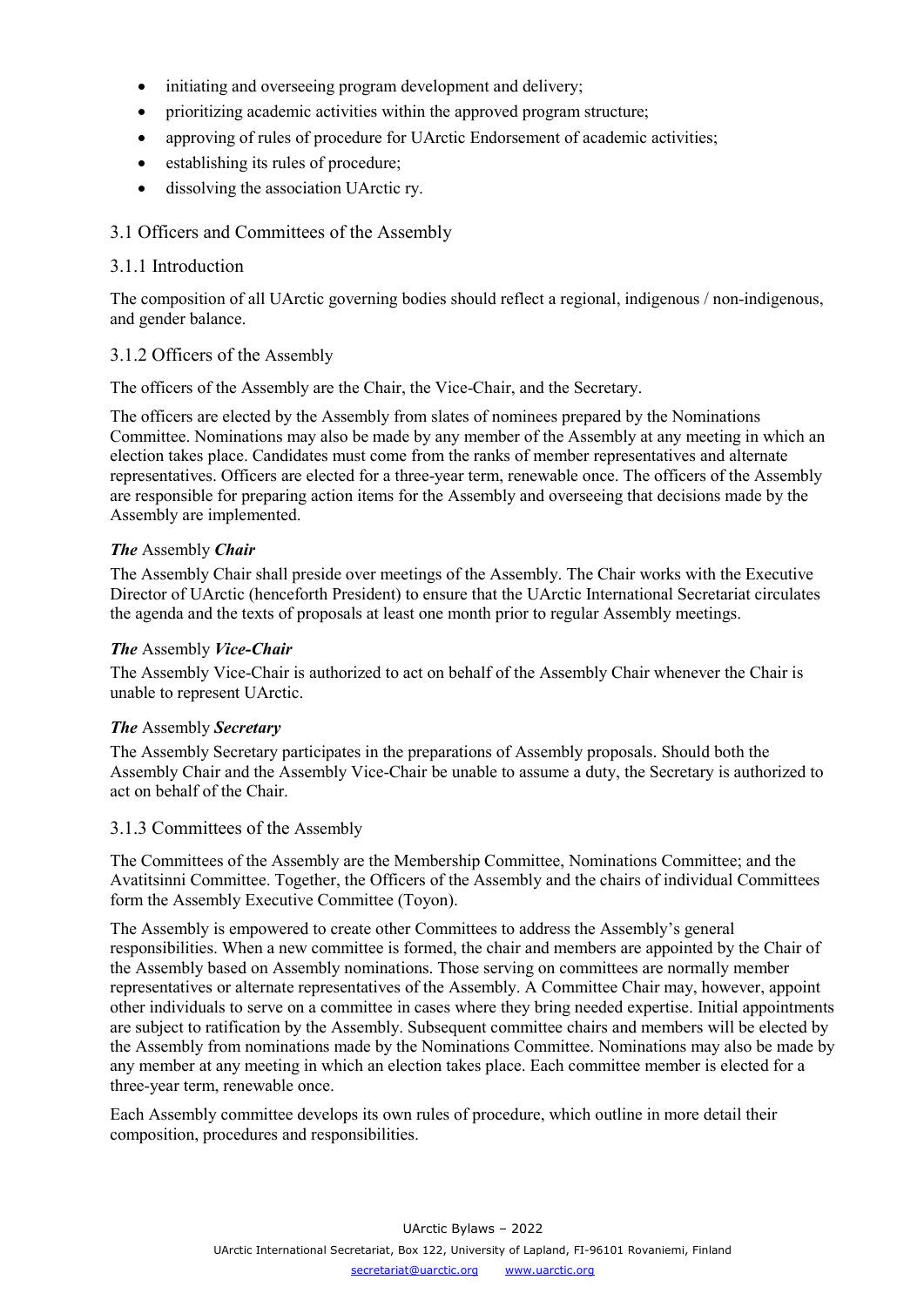# 3.1.4 The Assembly Executive Committee (Toyon)

The Assembly Executive Committee (Toyon) consists of the officers of the Assembly and the chairs of the committees. The President is an ex officio (non-voting) member of Toyon.

The Vice-President Organization oversees preparations and provides secretarial functions for all Assemblies, keeps and distributes minutes of decisions made in all such meetings, and takes part in all Toyon meetings.

Toyon may meet between Assemblies and make interim decisions (subject to subsequent Assembly confirmation) on matters requiring immediate attention.

# 3.1.5 The Membership and the Nominations Committees

The Vice-President Organization functions as secretary for both the Membership and the Nominations Committees.

# 3.1.6 Membership Committee

The roles and responsibilities of the Membership Committee are handled by the Assembly Executive Committee (Toyon). The President is an ex officio (non-voting) of the Membership Committee. The main responsibility of the Committee is to develop and oversee the Assembly membership process, which includes:

- developing membership guidelines and conducting periodic reviews of the membership application process described therein, making recommendations to the Assembly;
- receiving and reviewing applications for membership, and making recommendations to the Assembly on approval of new Arctic and Non-Arctic members;
- developing guidelines for membership review, based on UArctic's membership criteria, conducting the review / renewal process, and making recommendations to the Assembly in accordance with the Committee's findings.

# 3.1.7 Nominations Committee

Each member of the Nominations Committee is elected by the Assembly from slates of nominees prepared by the Board. Each committee member is elected for a three-year term, renewable once. The main responsibility of the Committee is to oversee UArctic's key nominations processes, including:

- Evaluating potential candidates for the Board and making recommendations to the Assembly for their selection based on UArctic's current priorities and needs, while reflecting our mission and values and ensuring a balanced Board representation and continuity;
- Nominating member representatives or alternates for Assembly officer positions, and for committee chairs and members, for election by the Assembly;
- Upon request, assisting the Assembly and other UArctic governance bodies with any nominations process.

The Nominations Committee operates independently from other core bodies of UArctic, namely, the Officers of the Assembly, the President, and the Board. Consequently, representatives from any of these three categories do not participate in the meetings of the Nominations Committee.

# 3.1.8 Assembly Mid-term Replacements

Should the Assembly Chair position become vacant, the Assembly Vice-Chair will assume the Assembly Chair's responsibilities and an election shall be held for the remainder of the Assembly Vice-Chair's term.

Should the Assembly Vice-Chair or the Assembly Secretary's position become vacant, Toyon will appoint a member to serve in the role until the next Assembly. An election shall be held for the remainder of the officer's term.

Should a committee chair position become vacant, Toyon will appoint another member of the committee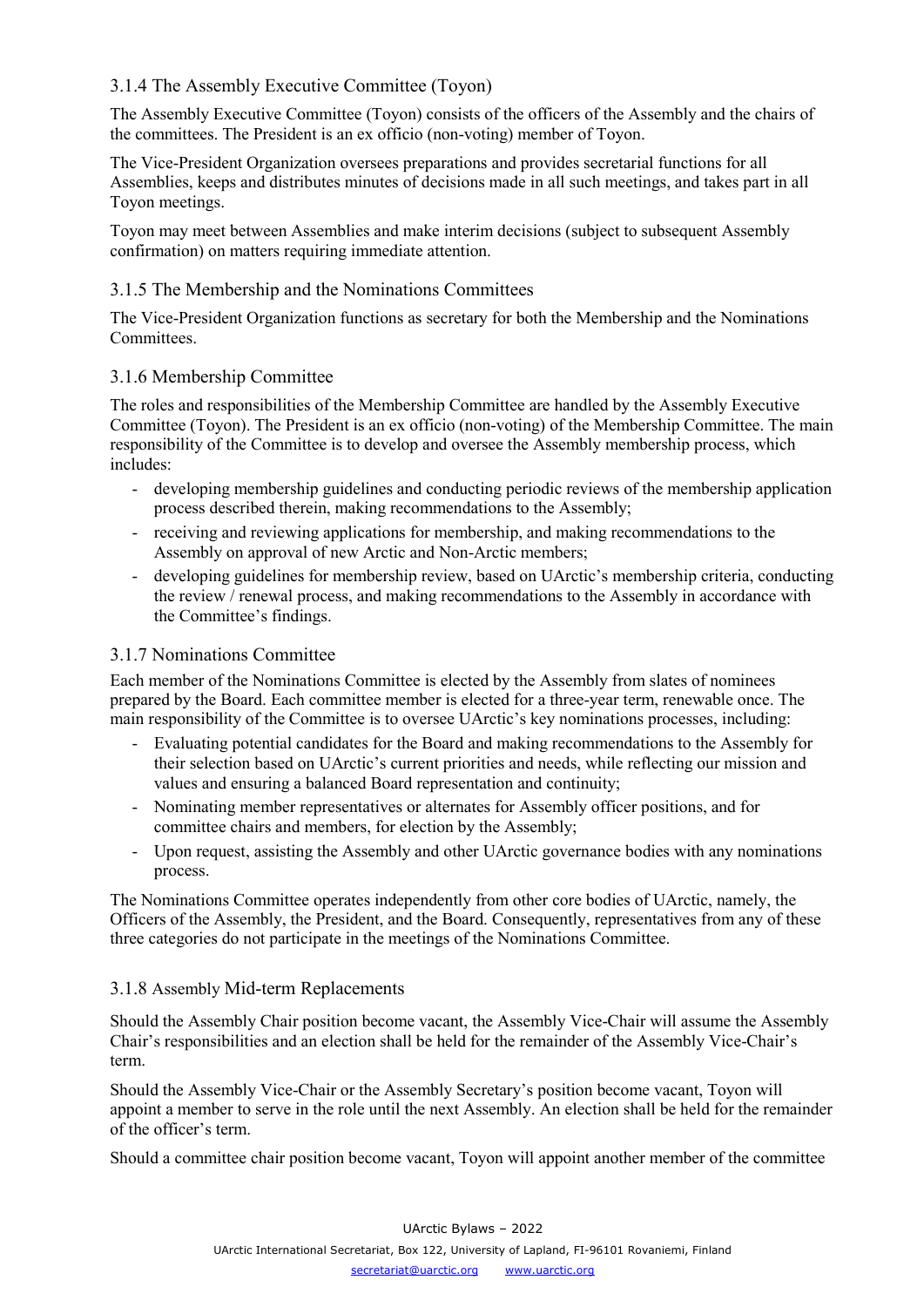to serve in the role until the next Assembly, at which time an election shall be held for the remainder of the term.

Should there be a vacancy on the Nominations Committee; the Board Executive will appoint a replacement to serve in the role until the next Assembly. An election shall be held for the remainder of the Committee's term.

#### <span id="page-9-0"></span>3.2 Meetings of the Assembly

An annual Assembly will be held each year in one of the UArctic member countries or territories, at a time between April 30 and July 1, on a date specified by the Board.

Participation to an Assembly meeting may be organised by telephone, video, or other technical means during and/or before the meeting, and when this option is available, it shall be announced in the invitation to the meeting. In such instances, the right to attend and the correctness of vote count is to be upheld as in ordinary meetings of the Assembly.

An extraordinary meeting of the Assembly will be organised when the Assembly so decides, or the Board considers it justified, or when at least one tenth  $(1/10)$  of the members of the association, provide in writing, a demand to the Board that a specific matter must be handled.

The UArctic International Secretariat shall notify all members of an Assembly by means of electronic communication.

If a member wishes to raise a matter to be handled during the annual Assembly, a written notification of the matter must be submitted to the Board, early enough so that the matter can be included in the official invitation and agenda of the meeting.

At the start of each Assembly, member voting rights and voting procedures are to be clearly explained to members of the Assembly.

A member of the Assembly may designate an alternate or proxy to vote on the member's behalf during a meeting. Registered votes may only be cast by members, their alternates, or proxy-holders present at an Assembly. Each member is entitled to develop its own procedures for selecting its voting representative to the Assembly.

Decisions should ideally be made by consensus. In this respect, the officers have a particular responsibility to make a concerted effort to solicit the views of representatives who are unable to attend an Assembly and to incorporate their views into the consensus of the Assembly. Abstentions and absences do not represent a lack of consensus in this context.

In the event that efforts to reach consensus fail, the Assembly makes decisions by a two-thirds majority vote, except in elections where decisions are supported by more than half the votes cast. If votes are equal, the chair will have the deciding vote, while in elections a tie vote is resolved by the casting of lots.

The President participates in meetings of the Assembly as an ex officio (non-voting) member.

The Assembly develops its own rules of procedure, which outline in more detail the procedures for preparations of proposals, voting procedures, and processes between meetings.

# <span id="page-9-1"></span>**4 UArctic Board**

The Board is the highest governing body of UArctic and has general responsibility for UArctic's administration, development and for its main activities. The Board provides the economical and other resources of the association.

The Board is a group of elected individuals, numbering at least nine and not more than fifteen including the Chair, all of whom serve in their personal capacities on behalf of UArctic. In addition to this number, a student representative shall be a member of the Board. The annual Assembly elects the Board.

Each member of the Board serves a three-year term, and each term shall commence and conclude at the corresponding annual Assembly.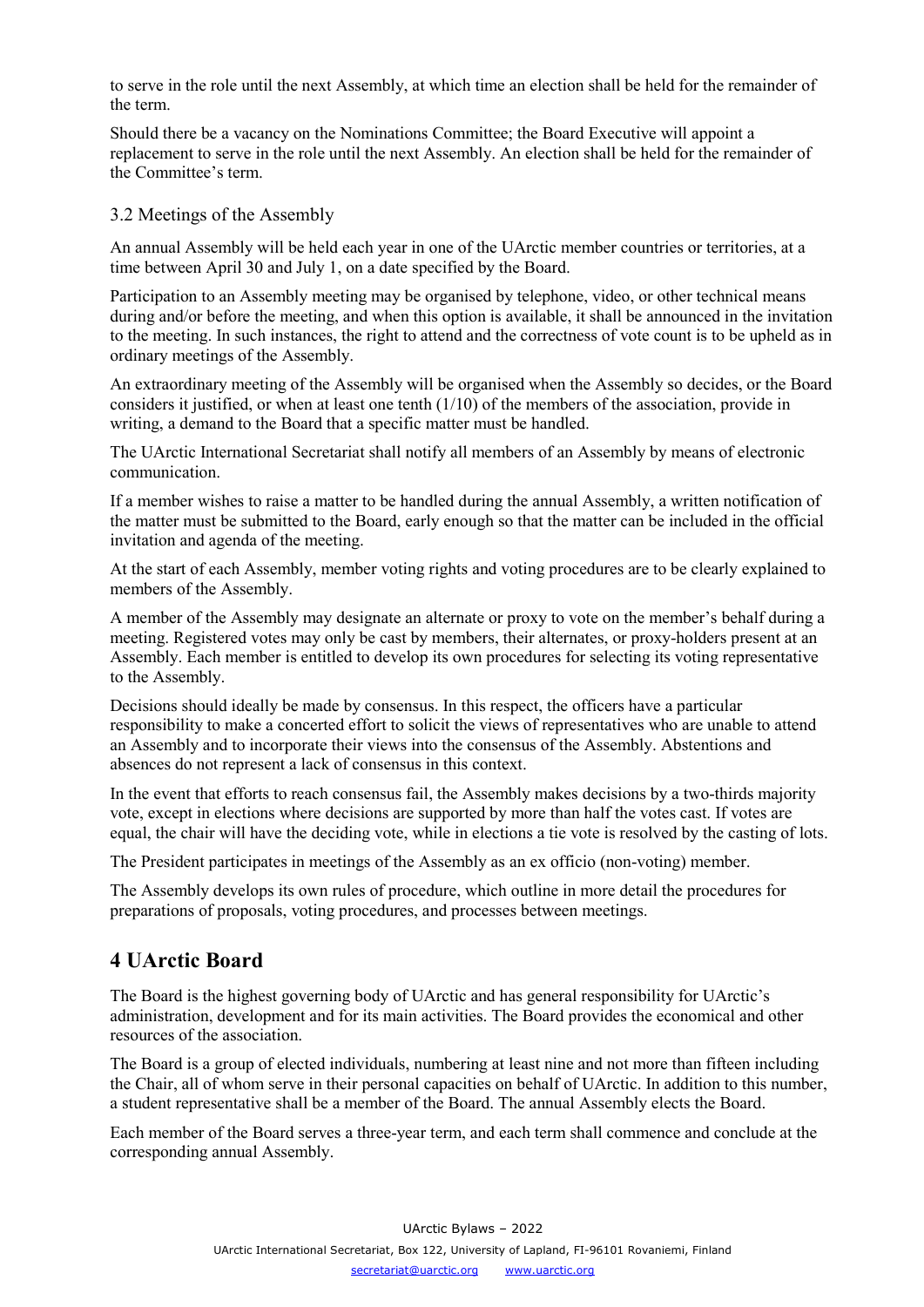Following a review by the Nominations Committee, each member of the Board is eligible for re-election for a second term; and members having served as Board Officers, again following a review by the Nominations Committee, are eligible for re-election to the Board for a third and final term.

The student representation within the Board shall consist of three individuals, each appointed for a threeyear / non-renewable term.

Over a 3-year cycle each student would, in the 1st year of appointment serve as *representative elect*, in the 2nd year serve as the *representative*, and in the 3rd year serve as the *outgoing representative*.

Each representative has the opportunity to attend a meeting of the board, with the voting member receiving financial support from UArctic. With only one vote allowed at meetings of the Board, a recorded vote shall be made by the student representative or either the representative elect or outgoing representative when the student representative is unable to be present.

# <span id="page-10-0"></span>4.1 Responsibilities of the Board

The Board has the authority and primary responsibility for

- strategic planning and setting institutional priorities;
- organizational development and institutional accountability, including making recommendations on membership fees and other charges;
- fundraising, finances, and budgeting related to, among other things, personnel and the selling, exchanging, or mortgaging of property of UArctic;
- public and external relations.

The Board works with the Assembly and UArctic administration on relevant issues and their practical resolution. The Board may delegate specific tasks to individuals or participating organizations, as needed, to act on its behalf for the purposes of negotiating grants and contracts, administering funds, and other functions that may be required to implement UArctic network activities, on the understanding that the Board maintains ultimate control over, and responsibility for, these functions.

The Board develops its own rules of procedure, which outline additional working groups and moredetailed procedures for making decisions.

#### <span id="page-10-1"></span>4.2 Election of the Board

The members of the Board are elected by the Assembly from slates of nominees prepared by the Nominations Committee. Nominations may also be made by any member representative at any Assembly in which a Board election takes place. In Board elections, the aim shall be to seek a regional distribution of members, where at least one member shall be from an Arctic Indigenous people within the Circumpolar North.

All members are eligible to nominate individuals to serve as Board member.

The election of Board members by the Assembly requires consensus. Abstentions and absences do not represent a lack of consensus in this context. In the event that efforts to reach consensus fail, the Assembly make decisions where decisions are supported by more than half the votes cast. If votes are equal, in elections a tie vote is resolved by the casting of lots.

Nominees to the Board should have the following qualifications:

- commitment to the mission and values of UArctic
- personal integrity
- freedom from conflicts of interest
- demonstrated judgement
- willingness to commit time and energy to UArctic
- high credibility with key UArctic constituencies
- not personally bankrupt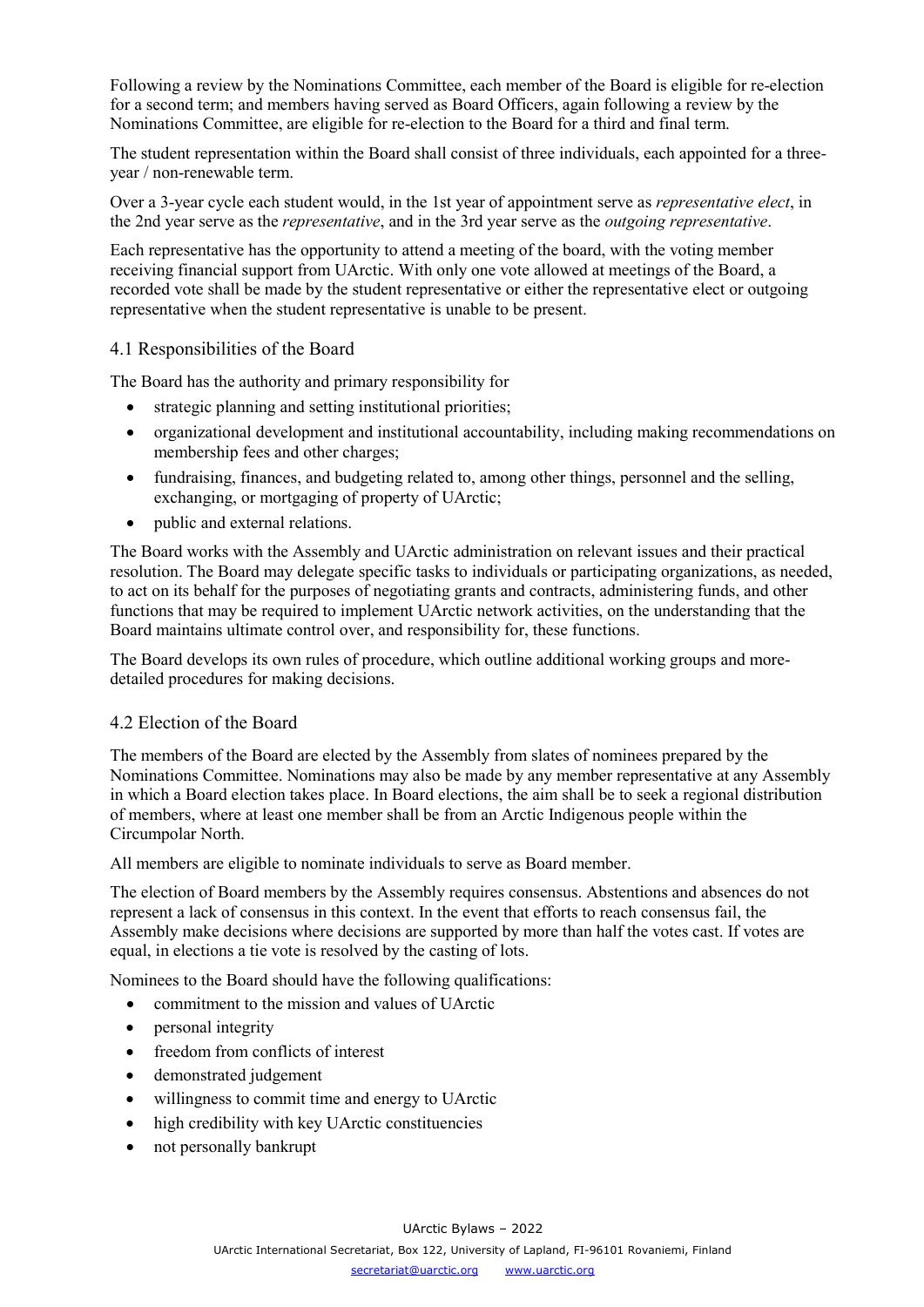As a group, the Board should reflect the following qualities:

- sensitivity to the concerns of the major Arctic constituencies
- understanding of UArctic's mission and values
- awareness of educational needs in the Arctic
- knowledge of major Arctic trends
- professional experience in higher education, business, law, or public service
- understanding of fiduciary responsibilities of the Board
- access to public and private funding sources

# <span id="page-11-0"></span>4.3 Board Meeting Participants

The Assembly Chair of the previous annual meeting of the Assembly and the President have the right to be present in meetings of the Board.

The Vice-President Organization acts as secretary to the Board and takes part in all meetings of the Board as well as in the preparation for meetings and agendas.

The Vice-President Indigenous may be invited to take part in a Board meeting and the Board may also invite any of UArctic's other Directors and Officers or other experts to attend Board meetings as it finds relevant.

#### <span id="page-11-1"></span>4.4 Officers of the Board, Board Executive, and Board Advisory Groups

The officers of the Board are the Board Chair, the two Board Vice-Chairs, and the Board Advisory Group Chairs. The officers are elected by the Board from its members, except the Board Chair who is elected by the Assembly. Officers are elected for a three-year term, renewable once.

#### *The Board Chair*

The Board Chair shall preside over meetings of the Board.

# *The Board Vice-Chairs*

The Board Vice-Chair I and II are authorized to act on behalf of the Board Chair whenever the Board Chair is unable to represent UArctic.

# *Board Executive*

The Board Executive comprises the Board Officers; the President; the Vice-President Indigenous; and the Vice-President Organization, who acts as secretary. The Board Executive prepares the agenda and the texts of proposals for the Board meetings. The Board Executive acts on behalf of the Board between Board meetings and makes interim decisions (subject to subsequent confirmation by the Board). The Executive can initiate online meetings when needed.

# *Finance Policy Advisory Group*

The Board's Finance Policy Advisory Group is responsible for the financial oversight and transparency of UArctic's fiscal policy matters. The Finance Policy Advisory Group has an advisory role on the Board's financial planning, monitoring, and audit responsibilities. Together with the Board, the Advisory Group develops its own rules of procedure, which outline the composition, procedures and responsibilities of the Advisory Group.

# <span id="page-11-2"></span>*Philanthropic Fundraising Advisory Group (Týr)*

The Board's Philanthropic Fundraising Advisory Group (Týr) is responsible for guiding and assisting UArctic in achieving its philanthropic fundraising goals. The group provides independent objective advice to the Board about fundraising strategy, related external relations, and fundraising goals and ambitions, as well as helps implement agreed strategies when needed. The composition, roles and responsibilities of the Týr group are defined in the corresponding Terms of Reference.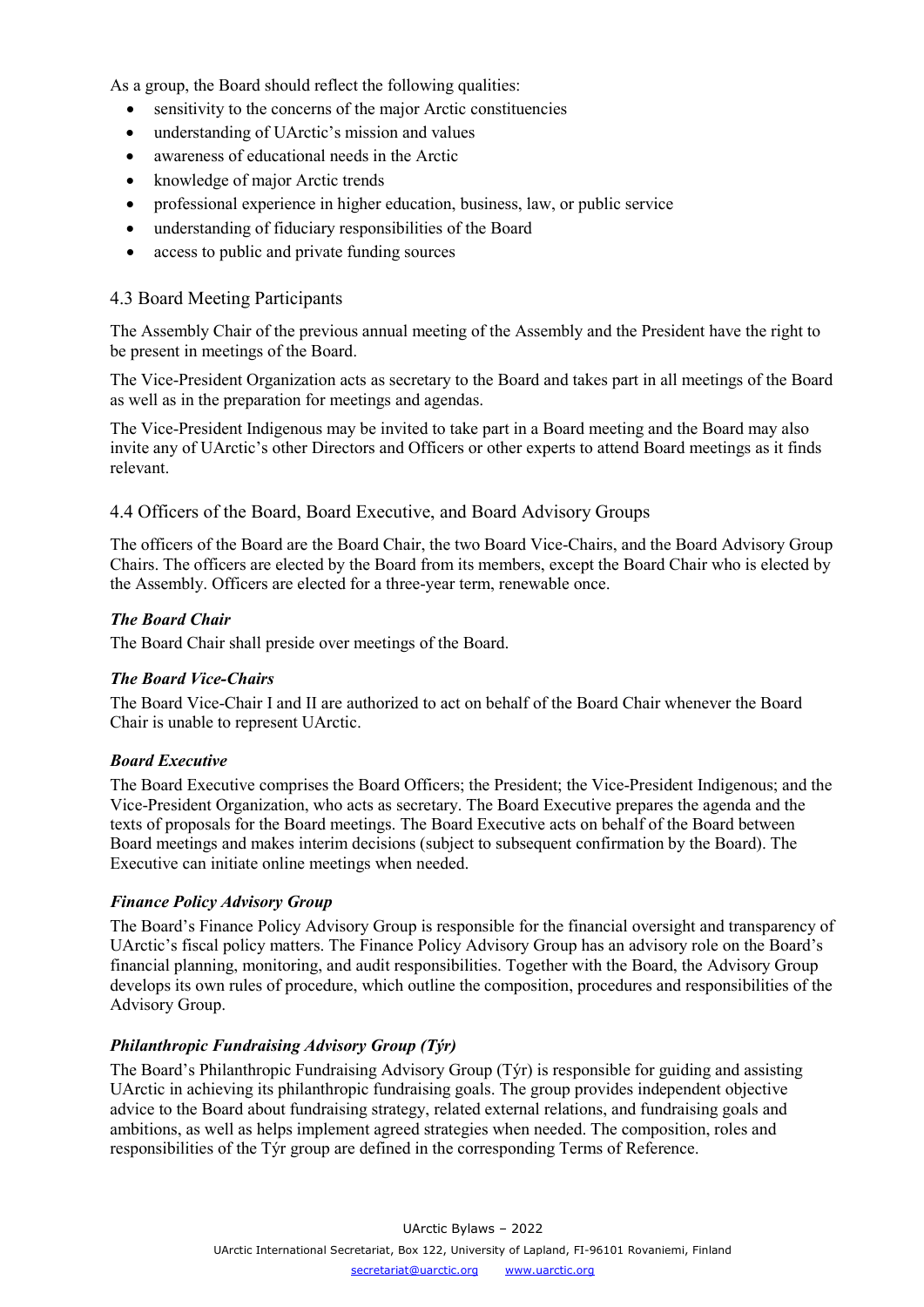# 4.5 Meetings of the Board

Board meetings shall be called by the invitation of the Chair, or when the Chair is unable to attend, by the invitation of a Vice-Chair, when either finds reason or when at least half of the Board members demand that a meeting be held.

In order to make decisions, the Board shall have a quorum when more than half of its members, including either the Chair or a Vice-Chair, are in attendance. Board decisions are normally made during regular meetings of the Board, or by any other mechanism (such as telephone or electronic communication) when available and agreed to by the Board.

Board meetings take place no less than twice a year, with at least one of those meetings being a face-toface meeting in one of the countries or territories of the Arctic.

The UArctic International Secretariat will notify all Board members of meeting dates and locations, and will provide agenda materials to Board members at least two weeks in advance of the meeting.

Proposals and amendments to proposals regarding items on the agenda may be made from the floor and acted upon by the Board.

Proposals regarding new business may be made but will not be acted upon until the next meeting of the Board.

Board decisions should ideally be made by consensus. In this respect the Board makes a concerted effort to solicit the views of members of the Board who are unable to attend a meeting and to incorporate their views into the consensus of the Board. Abstentions and absences do not represent a lack of consensus in this context. In the event that efforts to reach consensus fail, the Board may make decisions by a twothirds majority vote. If votes are equal, the chair will have the deciding vote, while in elections a tie vote is resolved by the casting of lots.

#### <span id="page-12-0"></span>4.6 Resignation and Removal

A member of the Board may resign by giving written notice to the Board Chair and the Head of the UArctic International Secretariat. If a member has chosen to resign from the Board, the successor shall be elected in the earliest annual Assembly after the post has been vacated.

The Assembly may remove a member of the Board by a vote taken during the annual meeting, with the reason for dismissal contained in the proposal for removal. Prior to the Assembly's action on the proposal, the member must be given an opportunity to respond to the matter.

# <span id="page-12-1"></span>**5 Administration**

# <span id="page-12-2"></span>5.1 President

Under the direction of the Board, the President serves as the Executive Director of UArctic and is responsible for its overall administration and the development and delivery of its activities.

The President is appointed by the Board for an initial six-year term, subject to annual reporting to the Board. Following the first term of office, re-appointment will entail consideration from an international review. The President is accountable to the Board for the overall management of UArctic.

The President participates as ex officio (non-voting) member in meetings of the Assembly; and of the Assembly Executive Committee / Toyon.

The President works closely with these bodies to ensure that programmatic activities are initiated and implemented in a timely manner.

The President may form subsidiary bodies as he or she deems necessary to carry out the programmatic activities of UArctic.

The President, assisted by Toyon and senior management, shall develop a UArctic strategic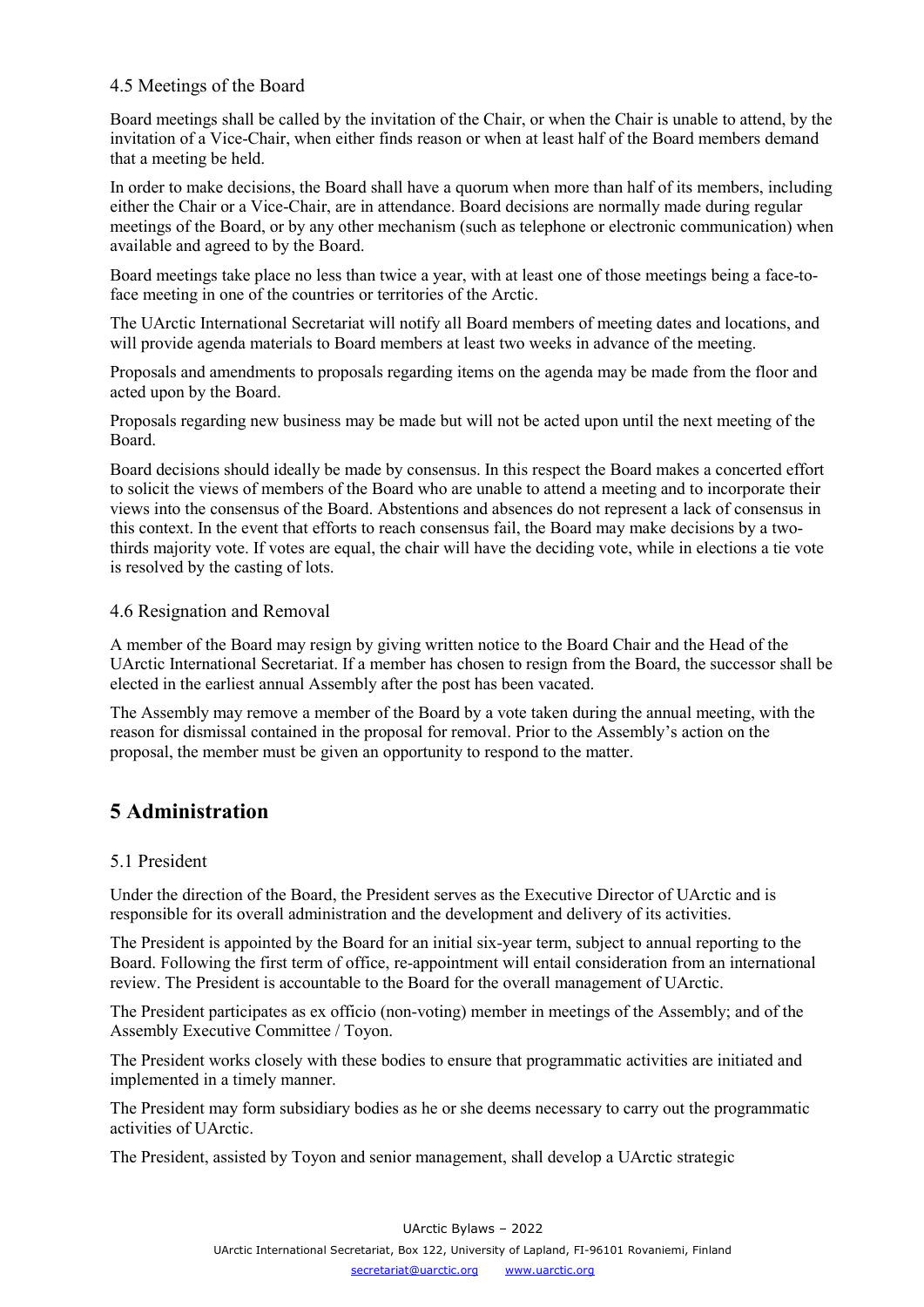implementation plan, based on the approved strategic plan, that states clear goals, indicators, and budgets for UArctic's core administrative and program offices, as well as role definitions for programs.

The President shall present an annual report to the Board and to the Assembly including a report on adherence to the approved strategic plan and strategic implementation plan. A key item in the annual report is a financial statement with revenues and detailed expenditure and accomplishments, again linked closely to the strategic plan and the strategic implementation plan.

#### <span id="page-13-0"></span>5.2 Head of the UArctic International Secretariat

The Vice-President Organization is appointed by the Board as Head of the UArctic International Secretariat, and is responsible for the day-to-day administrative activities of UArctic, and for providing support to UArctic's governance bodies.

The UArctic International Secretariat works closely with the President on all matters pertaining to UArctic administration, and the Vice-President Organization is accountable to the President.

The UArctic International Secretariat oversees and supports the preparations for Assembly and Board meetings, and is represented at meetings of these bodies. Normally, the UArctic International Secretariat is provided as an in-kind contribution by or through the good offices of one or more members.

Under the terms of a renewable agreement negotiated by the President on behalf of UArctic and the appropriate officials of the host institution(s), the UArctic International Secretariat is empowered on behalf of UArctic to:

- maintain a membership registry;
- oversee preparations and provide secretarial functions for all Assembly and Board meetings, and keep and distribute minutes of actions taken in all such meetings;
- maintain and keep adequate and correct accounts of the activities of the UArctic International Secretariat and report on overall UArctic financial activities;
- register and report on all activities carried out in the name of UArctic on an annual basis, through the UArctic membership survey;
- manage the information services of UArctic, including publications and web support;
- perform other duties that may be prescribed by the President.

The location of the UArctic International Secretariat shall be in Finland., with the University of Lapland as its host. Any shift in the physical location of the secretariat shall takes place on the basis of an agreement negotiated by the President on behalf of UArctic and the appropriate officials of the relevant institutions. The host of the UArctic International Secretariat should notify UArctic twelve months before ending its role as host, to allow time for a smooth transition to another member.

# <span id="page-13-1"></span>5.3 Other Administrative Bodies

The President and the UArctic International Secretariat form the core of UArctic's administration, but other capacity may be developed by member institutions, when necessary, to support increased levels of program delivery. Additional administrative capacity is overseen by the President, in consultation with the Board and the Assembly, and does not require a revision of this document, the *UArctic Bylaws*. In each case, relations between UArctic and the provider of such capacity are handled by the President on behalf of UArctic and the appropriate official of the contributing organization.

The Vice-President Indigenous is responsible for strengthening and ensuring the strategic oversight of indigenous perspectives within UArctic, and for ensuring that UArctic contributes to the well-being of northern indigenous communities. These and other roles and responsibilities are outlined in more detail in the Vice-President Indigenous - Terms of Reference document, which is approved by the President and the Board. The Vice-President Indigenous is accountable to the President. The Vice-President Indigenous participates in preparations for Assemblies, Board, and other relevant meetings on matters pertaining to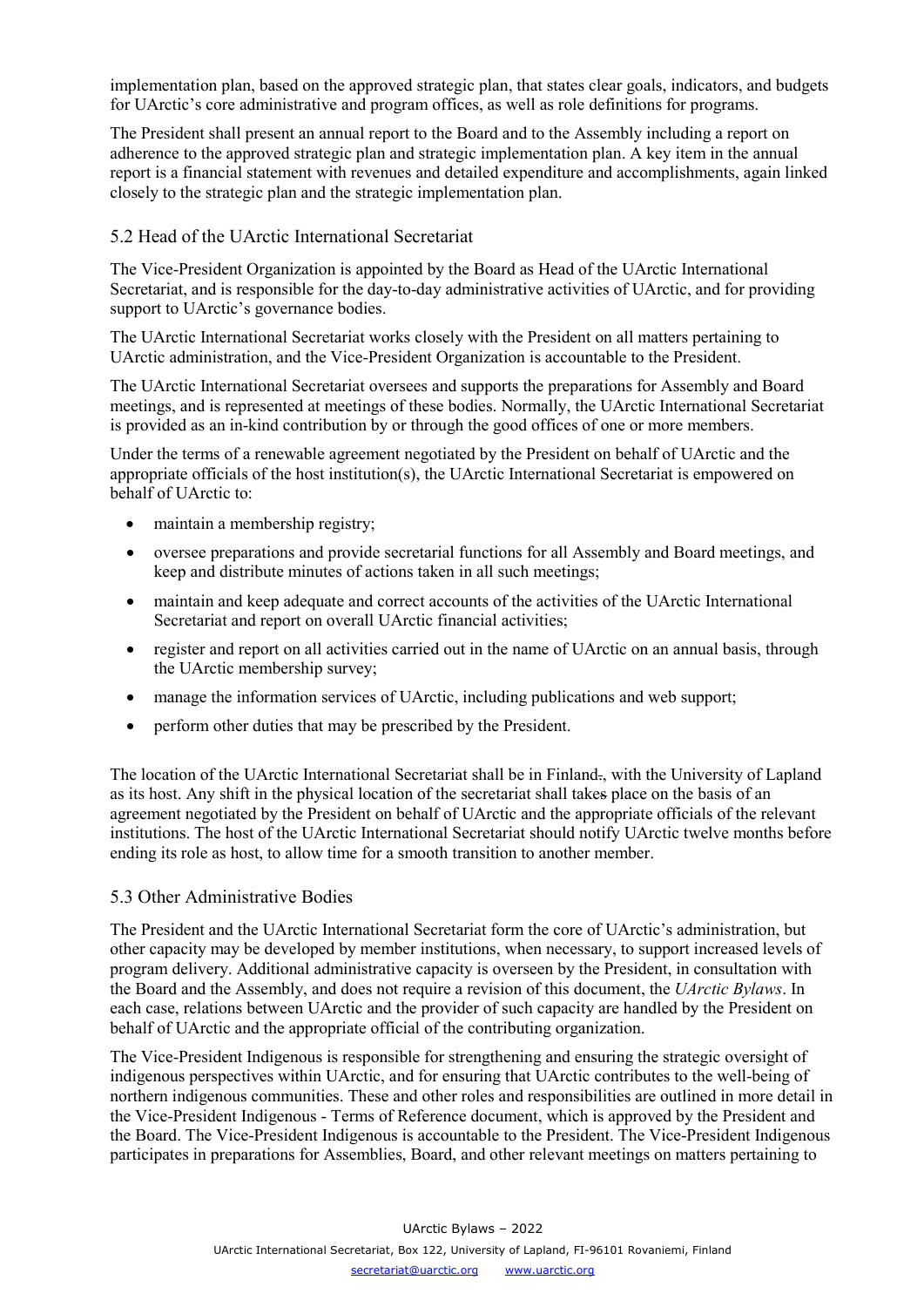indigenous issues and is ordinarily present at meetings of these bodies.

# <span id="page-14-0"></span>**6 Friends of UArctic**

The Assembly and the Board, acting together, may invite distinguished individuals to serve as a Friend of UArctic.

A Friend of UArctic has no fixed term of office.

The function of the Friends of UArctic is advisory: a Friend of UArctic may be asked to serve as a special advisor for program areas in which his or her special competence may be relevant. In offering advice, Friends are not responsible individually or collectively for the operation of corresponding UArctic activities.

# <span id="page-14-1"></span>**7 Legal Status and Affairs**

UArctic is a legal entity and operates under the laws and financial regulations of Finland as a non-profit organization, where the UArctic International Secretariat is located. Financial and legal affairs are handled through the good offices of the institution(s) hosting the UArctic International Secretariat.

The legal affairs of UArctic in other countries are handled through the good offices of individual members and in accordance with legislation in the country concerned.

All decisions regarding UArctic policies, programs, and personnel remain the responsibility of the Board, the Assembly, and the President.

# <span id="page-14-2"></span>7.1 Auditing

The UArctic accounting period is the calendar year.

During the annual Assembly, members shall elect an independent auditor and a deputy auditor or an auditing company and therein a responsible auditor. The operating term for auditors is three years. The term shall start when the auditors are elected, and shall end during the association's annual Assembly in the third year of the term.

The institution(s) hosting the UArctic International Secretariat functions arrange for appropriate audits of UArctic's financial accounts. The Board is responsible for ensuring appropriate audits of any direct expenditure of funds made available to UArctic.

# <span id="page-14-3"></span>7.1.1 Legal Agents

The Board designates individual participating organizations, as needed, to act as agents on its behalf for purposes of negotiating grants and contracts, administering funds, and other functions that are required to implement UArctic programmatic activities.

# <span id="page-14-4"></span>7.1.2 Liability

The members of UArctic and their individual representatives shall not be liable for the commitments of UArctic.

To the extent that individual Board members are not covered by their personal insurance, UArctic shall make arrangements for insurance to protect Board members from liability incurred as a result of their service on the Board.

# <span id="page-14-5"></span>**8 Amendments to the Bylaws**

Any decision to amend the *UArctic Bylaws* must be taken during a meeting of the Assembly.

UArctic Bylaws – 2022 UArctic International Secretariat, Box 122, University of Lapland, FI-96101 Rovaniemi, Finland [secretariat@uarctic.org](mailto:secretariat@uarctic.org) [www.uarctic.org](http://www.uarctic.org/)